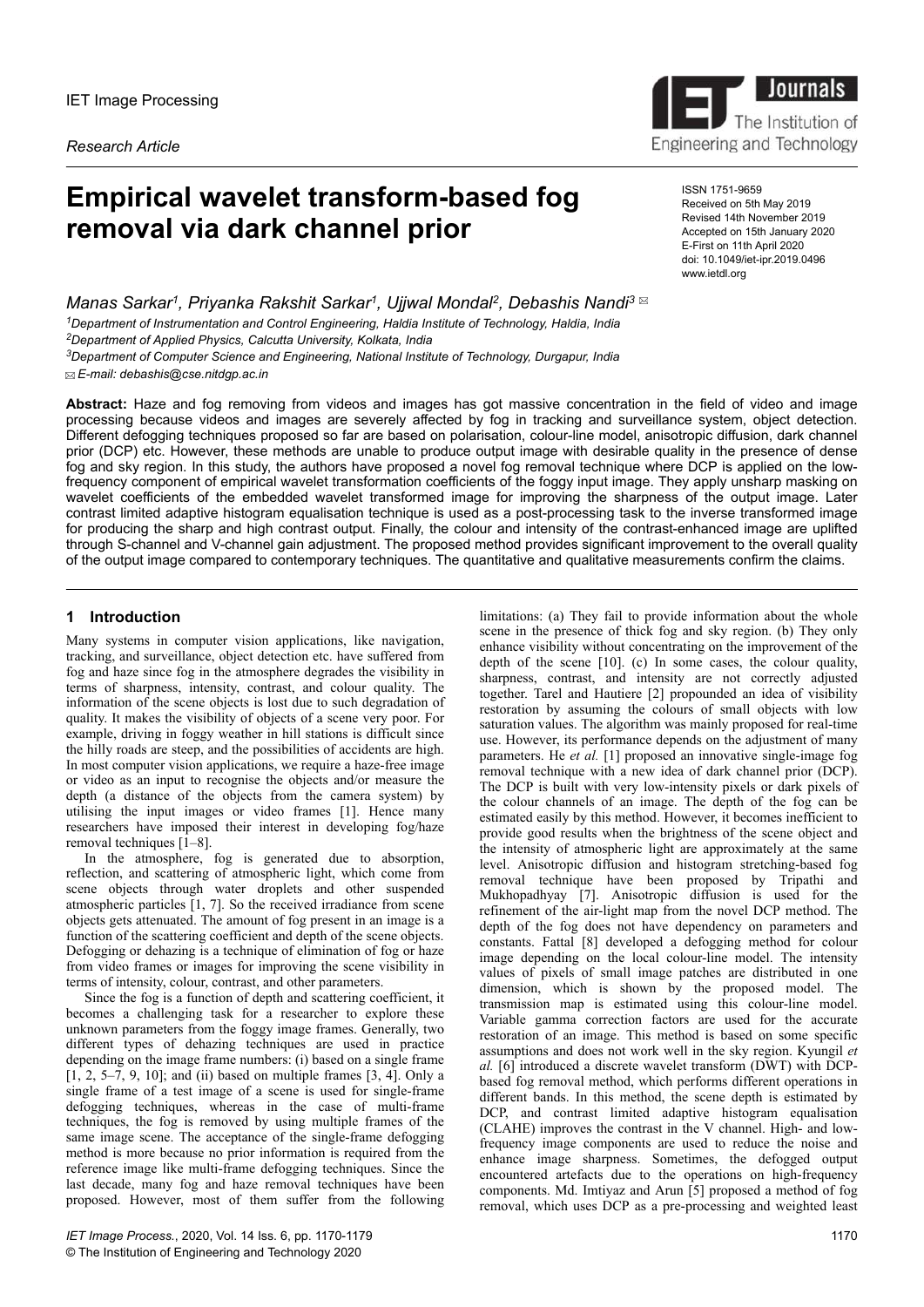square (WLS) along with a high dynamic range (HDR) as a postprocessing technique. The post-processing approach further improves the output image quality. However, the results in this method sometimes become brighter than the typical or standard image. By observing the limitations of the prior works, we become motivated to propose a new and novel fog/haze removal technique to obtain better performance concerning the state-of-the-art.

In this paper, we have introduced empirical wavelet transformation (EWT) along with the DCP-based fog removal technique to extract more information about the objects of a scene by adaptively analysing the frequency domain. To achieve the optimum visibility of objects in the final output image, we take care of the important parameters like intensity, sharpness, contrast, colour, and resolution of the scene image. Recently, a new and emerging image decomposition technique EWT [11, 12] has been proposed by Gilles *et al.* and used in several applications for processing the signal and image [13]. In EWT, the decomposition of the different frequency components is performed adaptively by investigating the texture of the image pixels. It adapts the information variations through the Fourier spectrum of the image signal, and accordingly, different modes or components of the image signal are generated. After obtaining different categories of information in different modes, we may take necessary actions on each mode to reveal the real information about the objects and to improve the overall quality and visibility of the scene image. Different operations are performed on different decomposed parts to obtain definite improvement on low- to high-frequency ranges of the image. Depth of the fog in a foggy vision is estimated by using the DCP technique [1] on the low-frequency zone of EWT coefficients (approximation coefficients). Halo effects and block artefacts from the scene transmission map are removed by using edge-preserving guided filter [14, 15]. Unsharp Masking (USM)  $[16–18]$  is performed on the high-frequency regions to improve the sharpness and resolution of the defogged output. CLAHE [19, 20] is applied to the whole image to improve the contrast of the output. The final output is obtained by enhancing the intensity and colour in the S and V channels of the image obtained from the previous step.

# **2 Brief review of previous works**

Tarel and Hautiere [2] presented a defogging technique that may be used in the in-vehicle camera. This algorithm can restore the image visibility successfully by preserving the edges and other parameters. At the same time, the processing time of this approach is also fast. It works both for colour and grey images. By the assumption of low saturation colour of small scene objects, the algorithm is developed. Some parameters like image restoration, atmospheric veil inference, smoothing, and tone mapping, control the performance of the whole algorithm. The restored defogged image may be represented as follows:

$$
R(x, y) = \frac{I(x, y) - V(x, y)}{1 - (V(x, y)/(I_s))}
$$
(1)

where  $V(x, y)$  is atmospheric veil and  $I_s$  is the sky intensity. This method is not efficient to restore the original colour and also unable to handle dense fog.

He *et al.* [1] proposed a 'dark channel prior' for removing fog from a foggy image. The DCP is a type of statistical measurement of a fog-free image. It works based on the investigation of the local patches of a fog-free image. Most of the local patches of a fog-free image must have some low-intensity value pixels or dark pixels in one of the three colour channels (R, G, and B). In a visual sense, the intensity values of the dark channel give a rough approximation of the depth of fog. By using this principle, along with the foggy image model given in (3), they estimated the thickness of fog and the transmission map. The transmission map is estimated by them is given as

$$
\tilde{t}(x) = \omega \min_{y \in \Omega(x)} \left( \min_{c} \frac{I^c(y)}{A^c} \right)
$$
 (2)

where  $\tilde{t}(x)$  is the transmission and min<sub>y*ε*Ω(*x*)</sub> (min<sub>c</sub> ( $I^c(y)/(A^c)$ )) is the dark channel of the foggy image. If we put  $\tilde{t}(x)$  in (3), the generated image may suffer from defogging artefacts. These artefacts may be removed by refining the transmission map through the soft matting process by using the matting Laplacian matrix. Sometimes, this method may be inefficient to estimate dense fog and unable to determine the depth of the sky region in the image.

Tripathi and Mukhopadhyay [7] have used anisotropic diffusion for refining air-light along with the DCP method to make the image visible and clear. However, they applied DCP on HSI colour space of the image to reduce the computational load. However, the algorithm may also be adapted to the RGB colour space of an image. The performance of this algorithm is satisfactory to a certain level in terms of high contrast gain and low saturated pixels.

A colour image defogging technique based on a local colourline model is developed by Fattal [8]. It shows a one-dimensional (1D) distribution of intensity values of small image patches by availing the advantages of a generic regularity in image pixels. The identified patches which do not come under the local colour-lines are discarded. The proposal of excited GMRF (Gauss–Markov-Random-Field model) model works for the better solution of the transmission in isolated pixels. For accurate colour image restoration, variable gamma correction factors are used. However, the method finds colour-line using some specific assumptions, and sometimes it is challenging to set the conditions of identifying patches by obeying the model assumption.

Md. Imtiyaz and Arun [5] proposed a method that uses the DCP approach as a pre-processing technique and WLS along with HDR approaches as post-processing technique. This algorithm improves the colour and contrasts of an input image and also preserves the edges. Edge preservation is done via WLS filter.

Kyungil *et al.* [6] have introduced a DCP-based defogging technique using the wavelet domain. Different ranges of frequency components of an image hold different structural information as well as many unique features. By utilising this fact, image haziness, visibility, and overall quality have been improved. Discrete wavelet transformation (DWT) [21] is used soon after getting the fog-free image by DCP to reduce the noise and improve the sharpness. CLAHE is applied to the hue, saturation, value (HSV) formatted DCP output for enhancing the contrast of the final production.

# **3 Proposed algorithm**

On account of these above limitations, we have developed a novel fog removal technique based on EWT and DCP, which can provide better results with respect to the recently proposed algorithm in the literature. The block diagram representation of the proposed method is shown in Fig. 1.

The proposed technique uses the same fog model used in [1] which is represented as:

$$
O(x) = J(x)^{*}t(x) + A(1 - t(x))
$$
\n(3)

where  $O(x)$  is the intensity of an observed image in foggy condition,  $J(x)$  is the fog-free image intensity or scene radiance,  $t(x)$  is the medium transmission, *A* is global atmospheric light. As per this model, mainly two factors are responsible for the generation of atmospheric fog:

(i) Direct attenuation.

(ii) Air light.

In a foggy image, as the depth of the scene increases, the scene radiance is exponentially reduced. The scene-depth is related with transmission. So to construct a fog-free image from its foggy version, i.e. to recover  $(x)$ , we need to estimate  $\overline{A}$  and  $t(x)$ .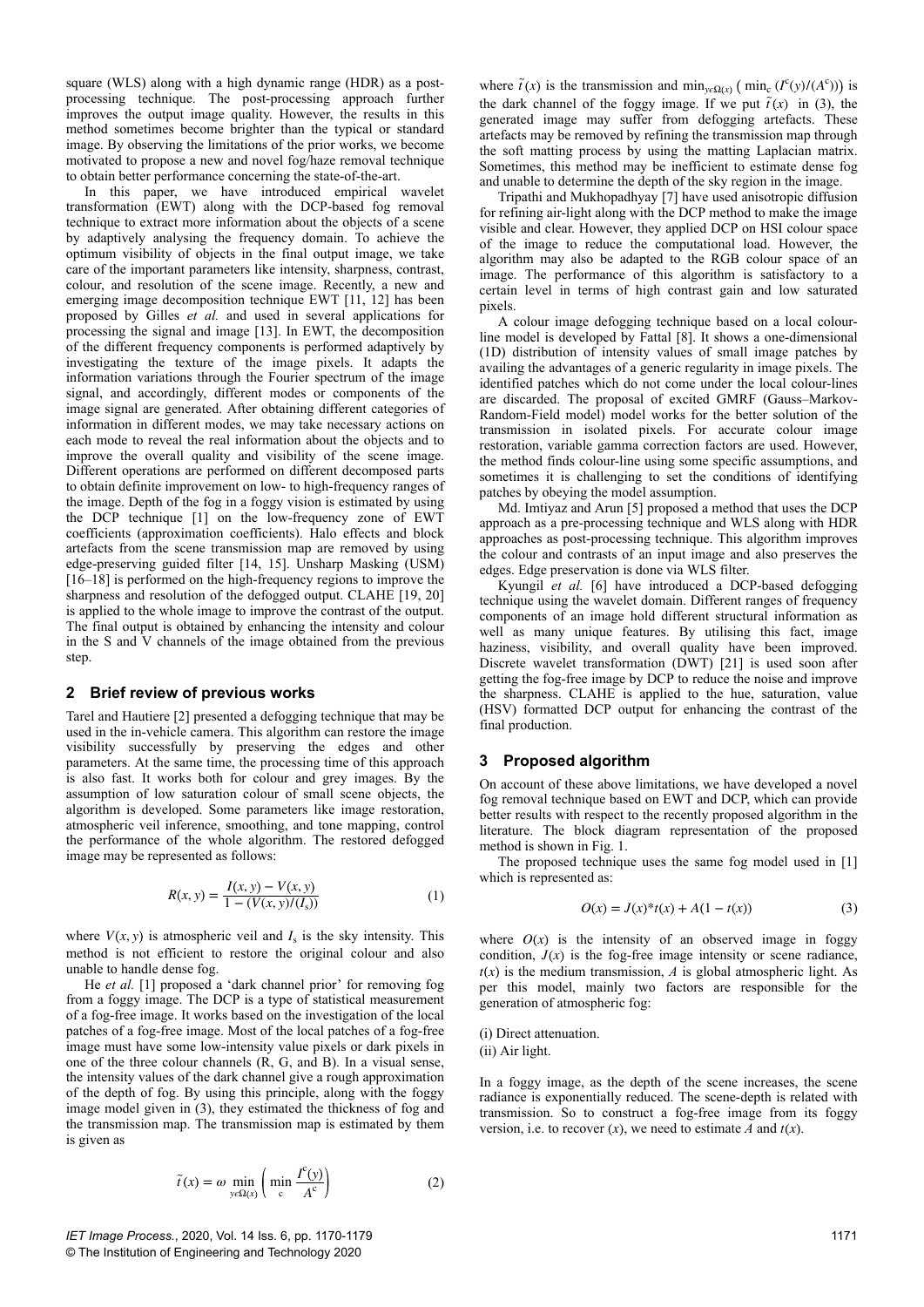

**Fig. 1** *Block diagram of proposed algorithm*

# *3.1 EWT for image decomposition and image defogging*

In the proposed model, we first apply EWT on a foggy image to decompose it. EWT is a new idea for decomposing a signal having the following properties [11, 12]:

(a) Adaptive in nature.

- (b) Proper frequency band selection capability.
- (c) Speed of operation.

(d) Efficiency.

It identifies the location of the signal information from the Fourier spectrum through an adaptive filtering process. The adaptive filters produce different modes or bands of the signal based on wavelets.

The adaptive nature in band selection based on signal information in EWT makes it more suitable over DWT for many applications. We utilise this property of the EWT to improve the performance of the new defogging technique.

EWT consists of the following operations:

(i) Representation of an input signal into a frequency domain using pseudo polar FFT.

(ii) Segmentation of the Fourier spectrum adaptively based on signal information.

(iii) Construction of the scaling and wavelet functions based on the segmented frequency values.

In this work, considering an image as a 2D signal, we follow the following notations:

(i) Any spatial point,  $x = (x_1, x_2)$ .

(ii) Any point in frequency plane,  $\omega = (\omega_1, \omega_2)$ .

In EWT method, we divide the frequency range which is restricted to  $\omega \in [0, \pi]$  into *N* partitions. This operation generates the boundaries  $\Omega$  or  $\{\omega^n\}_{n=0 \text{ to } N}$  as shown in Fig. 2, where  $\omega^0 = 0$  to  $\omega^N = \pi$ . Based on (4) and (5) the empirical wavelets  $B = \{\phi_1(x), \{\psi_n(x)\}_{n=1}^{N-1}\}$  are built. Here  $\phi_1(x)$  represents the scaling function and  $\psi_n(x)$  represents the empirical wavelets. Fig. 2 shows the empirical Fourier line decomposition of the signal. It is observed in Fig. 2 that, the overlapping between two consecutive frames can be avoided by taking a proper value of *γ* [11, 12]. The values of wavelet function depend on the adjustment parameter *γ* which is shown in (4) and (5). Hence, by choosing the proper value

of *γ*, a certain gap between two consecutive bands or frames can be maintained and accordingly the boundaries between the consecutive sub-band images can be handled.

In the EWT method, the Fourier transformation of a signal is as follows:

$$
F_{1,x}(\phi_1)(\omega) = \begin{cases} 1 \\ \operatorname{if}[\omega] \le (1-\gamma)\omega^1 \\ \cos\left[\frac{\pi}{2}\beta\left(\frac{1}{2\gamma\omega^1}[(\omega] - (1-\gamma)\omega^1)\right]\right] \\ \operatorname{if}(1-\gamma)\omega^1 \le |\omega| \le (1+\gamma)\omega^1 \\ 0 \\ \text{otherwise} \end{cases} (4)
$$

and

$$
F_{1,x}(\psi_n)(\omega) = \begin{cases} 1 \\ \text{if}(1+\gamma)\omega^n \leq |\omega| \leq (1-\gamma)\omega^{n+1} \\ \cos\left[\frac{\pi}{2}\beta\left(\frac{1}{2\gamma\omega^{n+1}}(|\omega|-(1-\gamma)\omega^{n+1})\right)\right] \\ \text{if}(1-\gamma)\omega^{n+1} \leq |\omega| \leq (1+\gamma)\omega^{n+1} \\ \sin\left[\frac{\pi}{2}\beta\left(\frac{1}{2\gamma\omega^n}(|\omega|-(1-\gamma)\omega^n)\right)\right] \\ \text{if}(1-\gamma)\omega^n \leq |\omega| \leq (1+\gamma)\omega^n \\ 0 \\ \text{otherwise} \end{cases} \tag{5}
$$

where  $F_{1,x}$  represents the Fourier transform of the signal.  $\beta$  is an arbitrary function satisfying the following properties:

$$
\beta(x) = 0, \quad \text{if } x \le 0
$$
  

$$
\beta(x) = 1, \quad \text{if } x \ge 1
$$
  
and 
$$
\beta(x) + \beta(1 - x) = 1, \quad \forall x \in [0, 1]
$$
 (6)

*γ* is an adjustment parameter used to maintain a gap between two consecutive bands and to avoid overlapping between two frames. Different wavelet frames are generated as the outputs of different bandpass filters, which are shown in (4) and (5). These formations

1172 *IET Image Process.*, 2020, Vol. 14 Iss. 6, pp. 1170-1179 © The Institution of Engineering and Technology 2020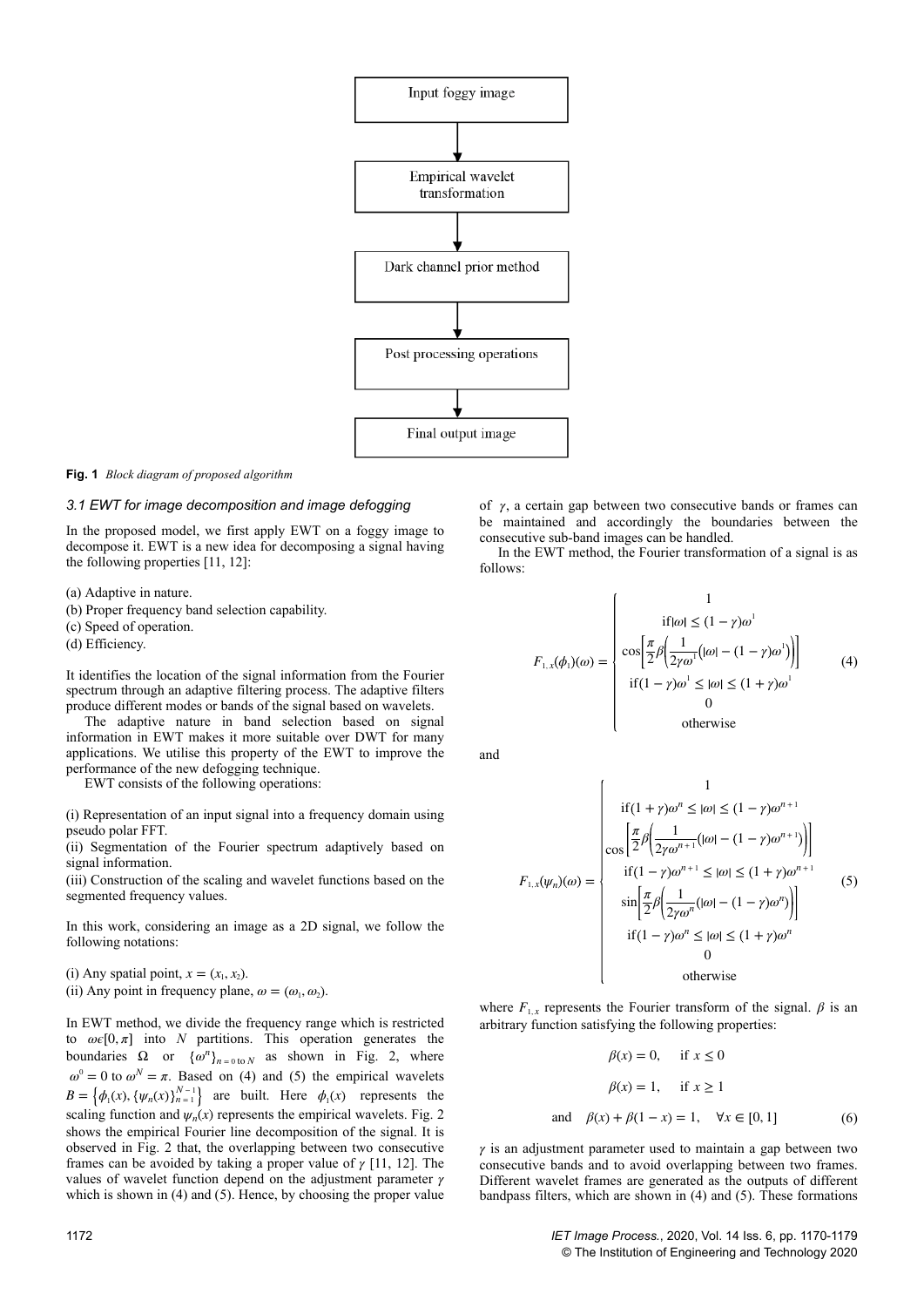

**Fig. 2** *EWT boundary generation and filter construction*

of wavelet are done for 1D signals. The same formulations can be extended to 2D signals by assuming the independent variables of the functions as 2D vectors. So, the 2D empirical Littlewood-Paley transform of an input image *f* is given by

$$
W_f^{\text{ELP}}(n,x) = F_2^*(F_2(f)(\omega)(F_2(\psi_n)(\omega)))) \tag{7}
$$

For the approximation coefficients, it will be

$$
W_f^{\text{ELP}}(0, x) = F_2^*(F_2(f)(\omega)(F_2(\phi_1)(\omega)))) \tag{8}
$$

The output image is obtained by inverse Littlewood-Paley transform which is given by

$$
f(x) = F_2^* \left( F_2 \left( W_f^{\text{ELP}} \right) (0, \omega) F_2(\phi_1) (\omega) + \sum_{n=1}^{N-1} F_2 \left( W_f^{\text{ELP}} \right) (n, \omega) \right)
$$
  

$$
F_2(\psi_n) (\omega) \right)
$$
 (9)

where  $F_2$  and  $F_2^*$  represent the Fourier transform and the inverse Fourier transform, respectively.

The order of the wavelet *N* is determined from the number of most important maxima in the magnitude of the Fourier spectrum of the input signal. The rule of the selection of *N* as follows.

Let us suppose that  $P_1$ ,  $P_2$ , ...  $P_M$  represent *M* number of peaks (maxima) detected form the Fourier spectrum of an input signal. Then we sort the peaks in descending order such that  $P_1, \geq P_2 \geq \cdots \geq P_M$ . Now we keep those maxima which are more significant than some amount of the difference of highest peak and smallest peak. The formula of the threshold used for the selection of these important peaks or maxima is  $P_M + \alpha (P_1 - P_M)$ . Since it is seen that the consistent results are obtained if the value of  $\alpha$  is taken around 0.3 and 0.4, we have taken  $\alpha = 0.3$ . In this way, we have estimated the order of the wavelets or the value of *N*.

In our proposed defogging algorithm, the Fourier support  $[0, \pi]$ of the foggy input image  $f(x)$  is segmented into  $N$  contiguous segments; where  $\omega^n$  represent the limits between each segment with  $\omega^0 = 0$  and  $\omega^N = \pi$ . Hence, if we denote each by  $B_n$ , where  $B_n = \left[\omega^{n-1}, \omega^N\right]$ , then we can write

$$
\bigcup_{n=0}^{N-1} B_n = [0, \pi] \tag{10}
$$

The transition region of width  $2\tau_n$  between two successive bands are represented by  $T<sub>n</sub>$ . The empirical wavelets are particularly the bandpass filters on each  $B_n$ . So the wavelet bases are used to extract the segmented bands. Moreover, there is a systematic mathematical theory for decomposition of signals through EWT, which uses wavelet bases. This mathematical theory may be used for developing the theory of fog/haze removal.

In our proposed algorithm, for an input foggy/haze image, we find out the wavelets  $W_f^{\text{ELP}}(0, x)$  and  $W_f^{\text{ELP}}(n, x)$  corresponding to each segment  $B_n$ . Here  $W_f^{\text{ELP}}(0, x)$  gives the approximation

coefficients and  $W_f^{\text{ELP}}(n, x)$ ,  $n = 1, 2, \ldots N - 1$ , gives the detail coefficients. Now we apply the DCP on  $W_f^{\text{ELP}}(0, x)$  and other image enhancement operations on  $W_f^{\text{ELP}}(n, x)$  to obtain processed wavelet coefficients  $\hat{W}^{\text{ELP}}_f(0, x)$  and  $\hat{W}^{\text{ELP}}_f(n, x)$ . Finally, we obtain the processed image  $f(x)$  by applying inverse EWT as follows:

$$
\hat{f}(x) = F_2^*(F_2(\hat{W}_f^{ELP})(0, \omega)F_2(\phi_1)(\omega) + \sum_{n=1}^{N-1} F_2(\hat{W}_f^{ELP})(n, \omega)
$$
\n
$$
F_2(\psi_n)(\omega))
$$
\n(11)

We observe that the fog/haze is almost removed from the processed image and a significant improvement has been achieved.

The advantage of this empirical approach is to keep together some information. Otherwise, that would be split in the case of dyadic filters. The EWT may provide an adaptive representation of sub-band decomposition in which the wavelet bases are generated according to the information contained within the image. Due to this signal information-dependent adaptive nature of decomposition, we predict that most of the fog/haze information will be concentrated within the approximation sub-band. Hence, the application of the DCP to the sub-image of the approximation sub-band may help to reduce more amount of fog/haze from the input image. This idea has motivated us to give stress on EWT in the proposed fog/haze removal algorithm.

#### *3.2 Fog depth estimation using DCP and determination of scene radiance*

The DCP is a type of statistical measurement of a fog-free image. It works depending on the observation of the local patches of a fogfree image. It is proposed that most of the local patches of a fogfree image must have some low-intensity value pixels or dark pixels in one of the three colour channels [1]. Roughly the intensity of DCP is approximated by fog thickness. Hence we may estimate the thickness or depth by the use of DCP principle and the fog model. The dark channel is defined and rigorously treated by He *et al.* [1]:

$$
JDark(x) = \min_{y \in \Omega(x)} (\min_{c \in \{R, G, B\}} Jc(y))
$$
 (12)

where  $J^c$  and  $\Omega(x)$  indicate the colour channel of  $J(x)$  and local patch of centre x, respectively. Fog depth is estimated by DCP and the transmission  $\tilde{t}(x)$  is calculated by using (13)

$$
\tilde{t}(x) = \mu \min_{y \in \Omega(x)} \left( \min_{c} \frac{I^c(y)}{A^c} \right)
$$
\n(13)

where  $\mu = (0, 1)$ . The value of  $\mu$  indicates the amount of haze that we want to remove. Higher value of *μ* implies the higher amount of haze removal. If we take  $\mu = 1$ , the haze will be completely removed, but in that case we may lose the feeling of depth and it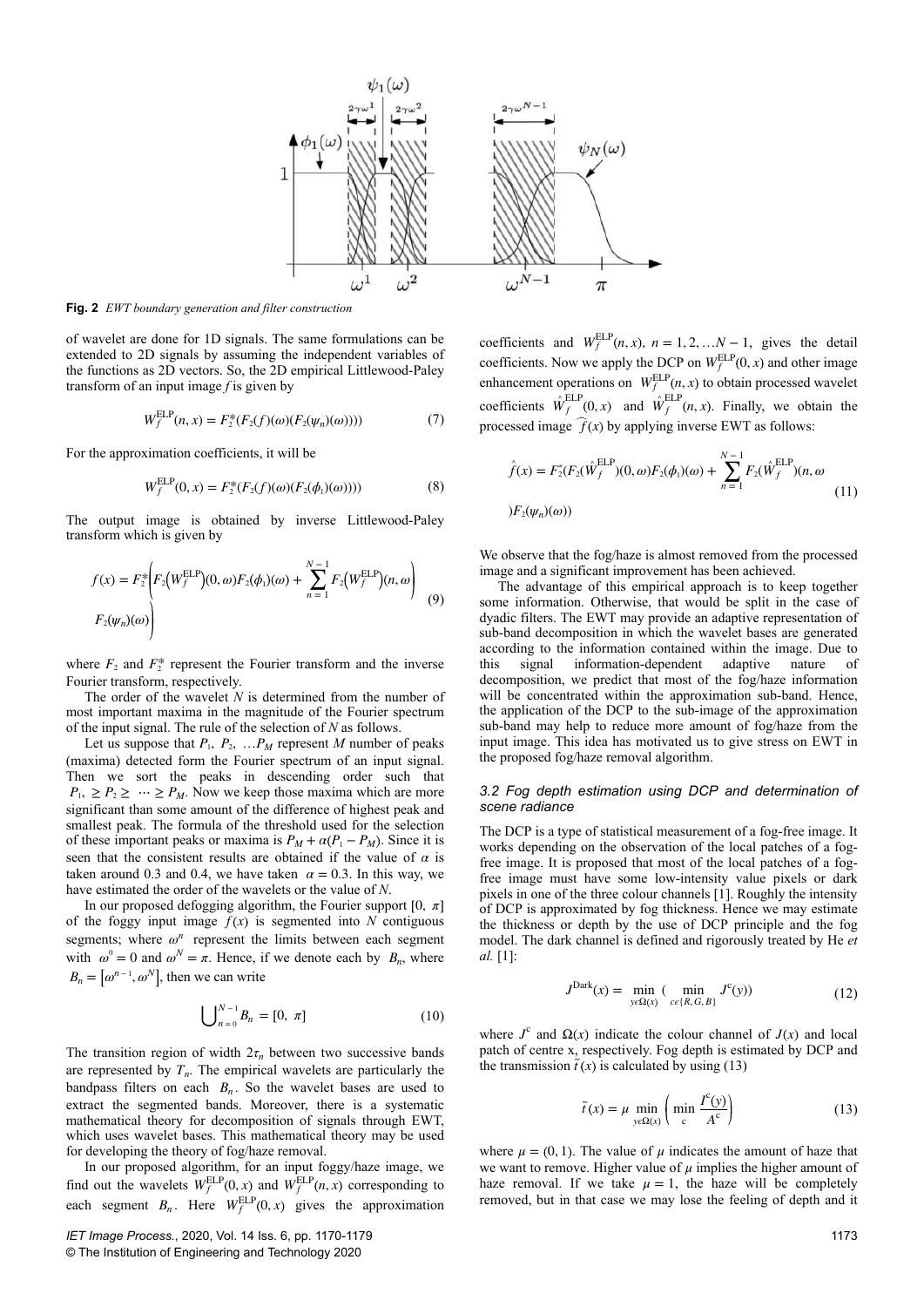

**Fig. 3** *Low-frequency bands of different foggy images before and after applying DCP (a) Foggy images, (b) Spatial domain of low-frequency bands, (c) Outputs after applying DCP*

may seem unnatural. So it is customary to keep small amount of haze willingly for the distant objects by taking  $= 0.95$ . However, we cannot permit more haze to pass in the output image by taking smaller values of  $\mu$ . Most of the works on haze removal have taken  $\mu = 0.95$  [1, 5] to achieve near optimal performance. The transmission map obtained from (13) must be refined because it holds constant value in patch, and it contains halo effects and block artefacts that appear in the final result. Guided filter [14, 15] is used for this purpose, which is fast, edge-preserving, and smooth operator. It can give better and satisfactory results close to the edges compared to other filters like Laplacian [1], bilateral etc. The distribution function of image transmittivity is given through soft matting. After getting refined transmission, scene radiance or defogged output is estimated. The guided filter operation is expressed as:

$$
t(x) = \frac{1}{P} \sum_{k \mid x \in w_k} (a_k I_x + b_k)
$$
 (14)

where  $a_k$  and  $b_k$  are linear coefficients determined by the input image and by the estimated rough transmission. P is the number of pixels in the window *w<sup>k</sup>* . After refinement of transmission map, defogged component is achieved as:

$$
J(x) = \frac{O(x) - A}{\max(t(x), t_0)} + A
$$
 (15)

Always, some amount of noise is present in recovered scene radiance  $J(x)$ . For this reason, a lower bound value of transmission  $t(x)$  is set to be 0.1 which is denoted by  $t_0$ . The above technique is applied on the low-frequency band image  $W_f^{\text{ELP}}(0, x)$  for reducing the fog and the reconstructed output  $\hat{W}_f^{\text{ELP}}(0, x)$  is generated.

Fig. 3 shows some image frames; the spatial domain of their low-frequency band  $W_f^{\text{ELP}}(0, x)$  and the results after applying the DCP on the spatial domain of the low-frequency bands.

# *3.3 Sharpness enhancement with preserved edge information using USM*

USM [16] performs its operation based on the high pass filter when a test image is added to the same scaled image. It deals with edges and other high-frequency components to enhance the edges and fine details of the signal. It also improves the visual quality of the image, along with brightness and clarity. We perform USM on the image segments  $W_f^{\text{ELP}}(1, x)$  to  $W_f^{\text{ELP}}(N-1, x)$  for increasing the

sharpness and preserving the edge information of the final output.  $W_f^{\text{ELP}}(1, x)$  to  $W_f^{\text{ELP}}(N-1, x)$  represent the groups of wavelet coefficients that correspond to gradually higher frequency segments. Each frequency segment contains a band of frequencies, some of which are lower than the others. When we apply the USM on the wavelet coefficients corresponding to a higher frequency segment, the higher frequency components are enhanced with respect to the lower frequencies of the that frequency segment. The application of USM enhances the edges and the fine details of the image under consideration. Consequently, the overall quality of the image is improved. This USM generates a new set of segments  $\hat{W}^{\text{ELP}}_f(1, x)$  to  $\hat{W}^{\text{ELP}}_f(N-1, x)$ .

#### *3.4 Post-processing operations*

The defogged image may suffer from poor contrast, colour, and intensity. Hence it is required to adjust the contrast of the output image for better visibility. We use CLAHE [19, 22] for enhancing the contrast of the final defogged image. The CLAHE technique enhances the local contrast as well as the edges in an image.

The colour and intensity of the contrast-enhanced defogged image may be uplifted through the adjustment of colour S-channel and intensity in V-channel by choosing proper gain in both the cases.

# **4 Simulation results and performance analysis**

The simulation and experiments are carried out in MATLAB 15 software on windows 10-based Personal Computer having 2.8 GHz Intel core i-5 processor. We have defogged several foggy image frames by using the proposed algorithm as well as some recently developed defogging techniques and compared the outputs to assess the relative performance of the proposed method with the others. The performance is assessed through quantitative and subjective assessment techniques. Subjective assessment is performed based on the pictorial view of the results. We perform quantitative measurement by computing few quantitative quality metrics like (a) Contrast Gain (*CG*) [7, 20], (b) Colourfulness Index (*CI*) [23, 24], (c) Colour Information Entropy (*CIE*) [5], and (d) No reference image quality assessment or image anisotropy (*AQI*) [25–27]. It is observed that the proposed algorithm produces better outputs in most of the cases in both assessment procedure concerning the other techniques.

Contrast gain (*CG*) is an important image quality assessment metric to measure the quality of the processed image. It is found that the contrast of the foggy image is lagged from the defogged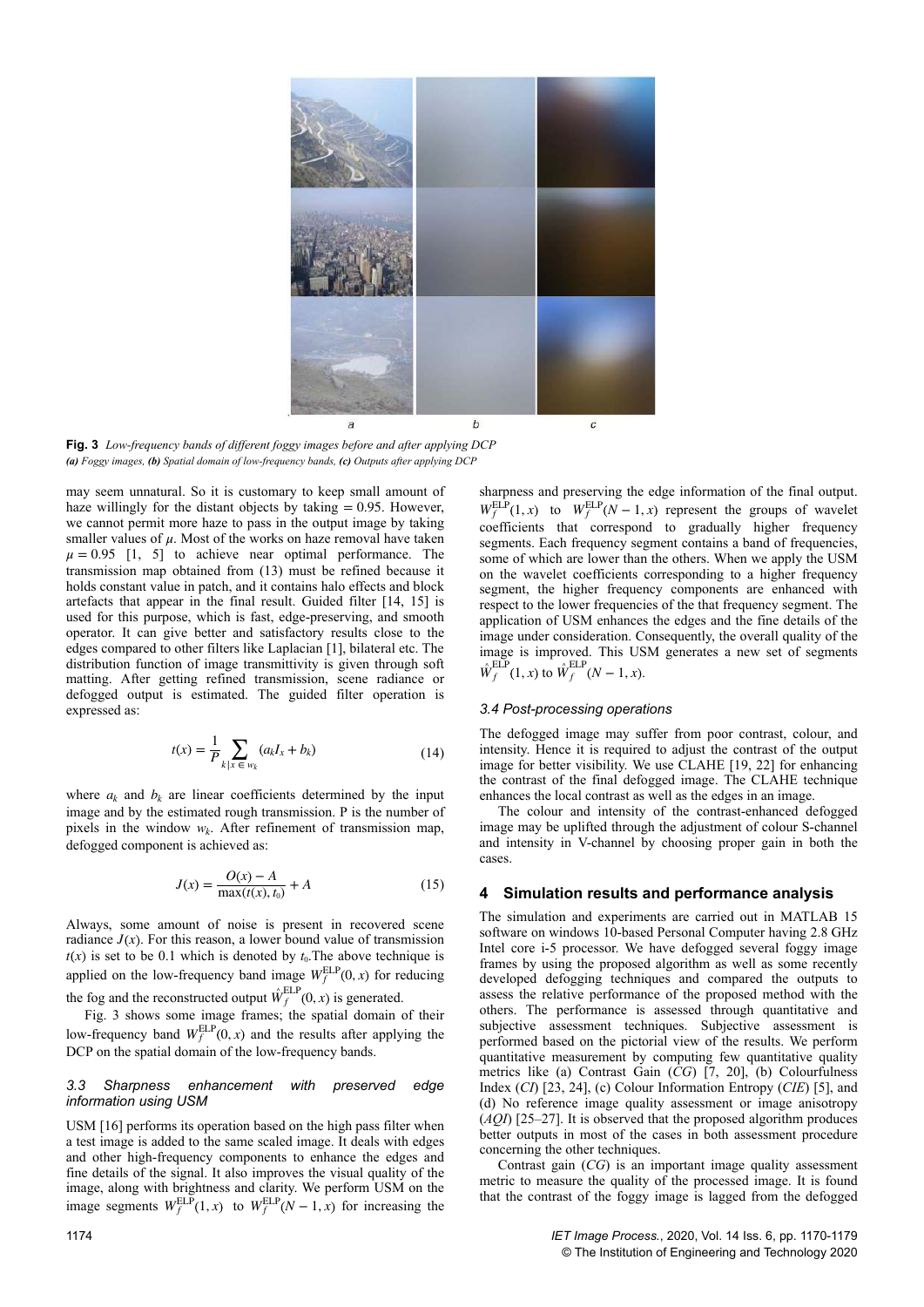

**Fig. 4** *Image 'juluk':*

*(a)* Foggy image, *(b)–(e)* Different decomposed high-frequency image components, *(f)* Defogged output



**Fig. 5** *Image 'kupup lake'*

*(a)* Foggy image, *(b)***–***(e)* Different decomposed high-frequency image components, *(f)* Defogged output

one. Therefore, the higher value of *CG* implies a better quality image in terms of contrast because the *CG* is nothing but the difference of mean contrast between defogged output and input foggy image. It can be expressed as:

$$
CG = C_{\text{I,def}} - C_{\text{I,fog}} \tag{16}
$$

where  $C_{\text{I,def}}$  and  $C_{\text{I,fog}}$  are set to be the mean value of contrast of the fog-free output and the input foggy image of size  $M \times N$ , respectively. Mathematical representation of an image mean contrast is defined as:

$$
C_{\rm I} = \frac{1}{MN} \sum_{j=0}^{N-1} \sum_{i=0}^{M-1} C(i, j) \tag{17}
$$

where the contrast value at the pixel location  $(i, j)$  is indicated by  $C(i, j)$ .

One of the important features of an image is colour and proper selection of each colour ratio makes an image pleasant and clear. So, colour quality of defogged images after refinement is evaluated by Colourfulness Index (*CI*). The Colourfulness Index (*CI*) for an image is expressed as:

$$
CI = \sigma_{\text{rgyb}} + 0.3\mu_{\text{rgyb}} \tag{18}
$$

where

$$
\sigma_{\text{rgyb}} = \sqrt{\sigma_{\text{rg}}^2 + \sigma_{\text{yb}}^2} \tag{19}
$$

and

$$
\mu_{\text{rgb}} = \sqrt{\mu_{\text{rg}}^2 + \mu_{\text{yb}}^2} \tag{20}
$$

*σ* stands for the standard deviation and *μ* shows the mean value of the image pixels. Higher value of *CI* implies high-quality performance.

*CIE* is used to find the information present in a colour image. As more information provides better visibility, a defogged image should have higher *CIE* than a fog affected image. Mathematically, *CIE* is defined as:

$$
CIE = -\sum_{k=0}^{L-1} P_k \log_2(P_K)
$$
 (21)

where grey levels are counted by  $L$  and  $P_K$  is the probability associated with grey level *k* or histogram count.

No reference image quality assessment or image anisotropy (*AQI*) metric changes with noise and blur, which are essential parameters for quality analysis. This method does not require any reference image for sorting the images as per the image quality. In this regard, this method is very much useful because fog-free image does not have any reference image to compare. The generalised Rényi entropy is used to calculate the entropy on a local basis by associating a distribution for each pixel of a digital image. This is how the entropy histograms can measure the content of information present in an image. The higher value of AQI implies the better quality output.

Figs. 4*a*–*f* and Figs. 5*a*–*f* show the images for two different inputs at different levels of the proposed algorithm. Figs. 4*a* and *f* are the foggy input and the defogged output of 'juluk' image, whereas Figs. 5*a* and *f* are the foggy input and the defogged output of 'kupup lake' image. Figs. 4*b*–*e* and 5*b*–*e* show the different decomposed non-overlapping high-frequency image components for two different input images.

The outputs of different techniques are shown in Figs. 6–13 by the use of foggy images 'ny17', 'y16', 'y01', 'canon', 'forest', 'cliff', 'cones' and 'pumpkins', respectively.

*IET Image Process.*, 2020, Vol. 14 Iss. 6, pp. 1170-1179 © The Institution of Engineering and Technology 2020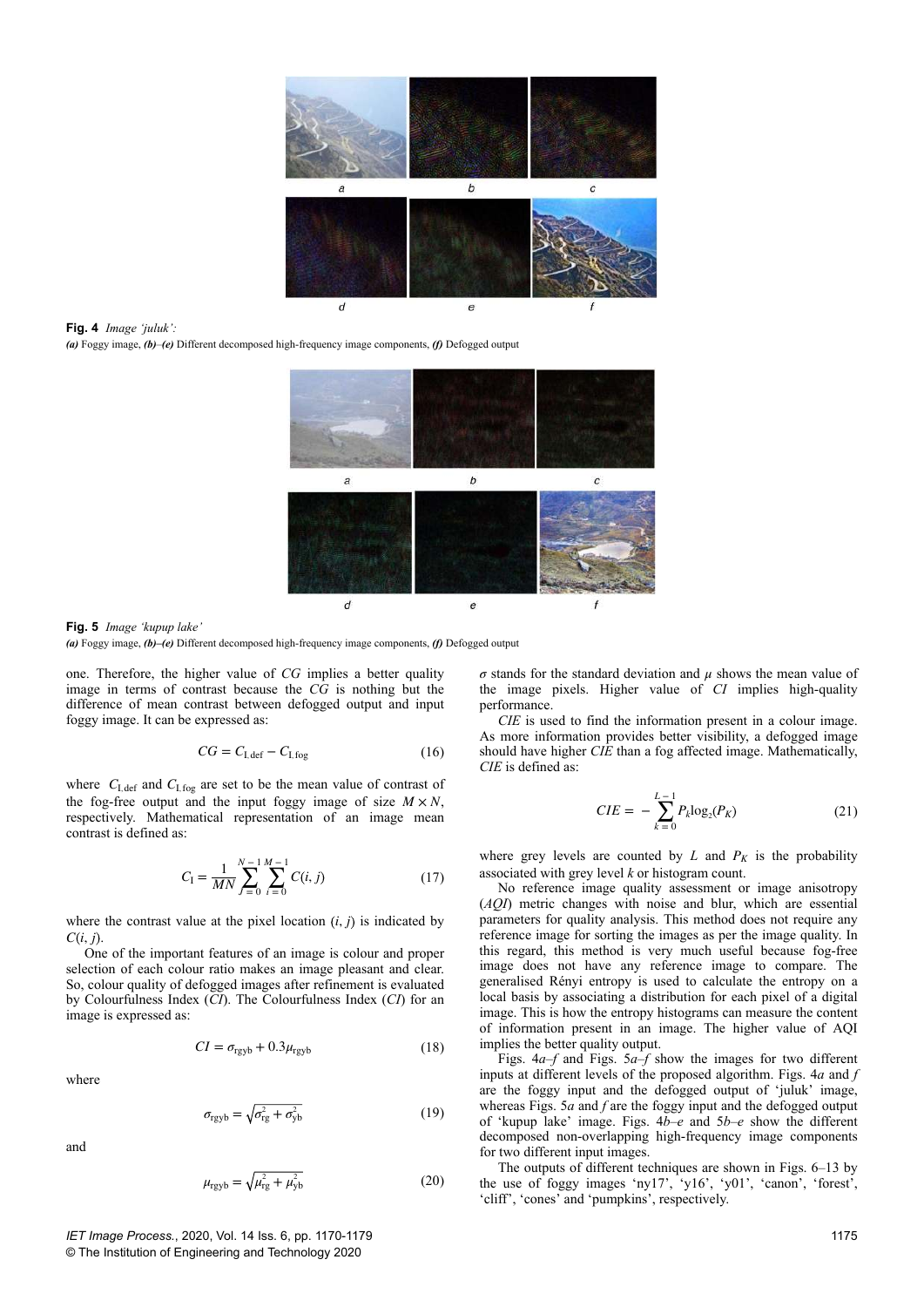

**Fig. 6** *'ny17': (a)* Foggy image, *(b)* He *et al.* [1], *(c)* Fattal [8], *(d)* Kyungil *et al.* [6], *(e)* Proposed method





# **Fig. 7** *'y16':*

*(a)* Foggy image, *(b)* He *et al.* [1], *(c)* Fattal [8], *(d)* Kyungil *et al.* [6], *(e)* Proposed method

For analysing the performance of different algorithms quantitatively, we have estimated the quality metrics from the output images. The quality metrics obtained from different methods are tabulated in Tables 1 and 2. Table 1 shows the values of AQI and CIE, and Table 2 listed the values of CG and CI for different techniques and different images.







*(a)* Foggy image, *(b)* He *et al.* [1], *(c)* Fattal [8], *(d)* Kyungil *et al.* [6], *(e)* Proposed method

AQI gives a quantitative measure of the visual quality of an image. It measures the presence of degradation as a disturbing effect. The result shows that the value of this metric is better for the proposed method compared to the other methods considered. Coloured bar graphs in Fig. 14 are used to compare the AQI value in pictorial form.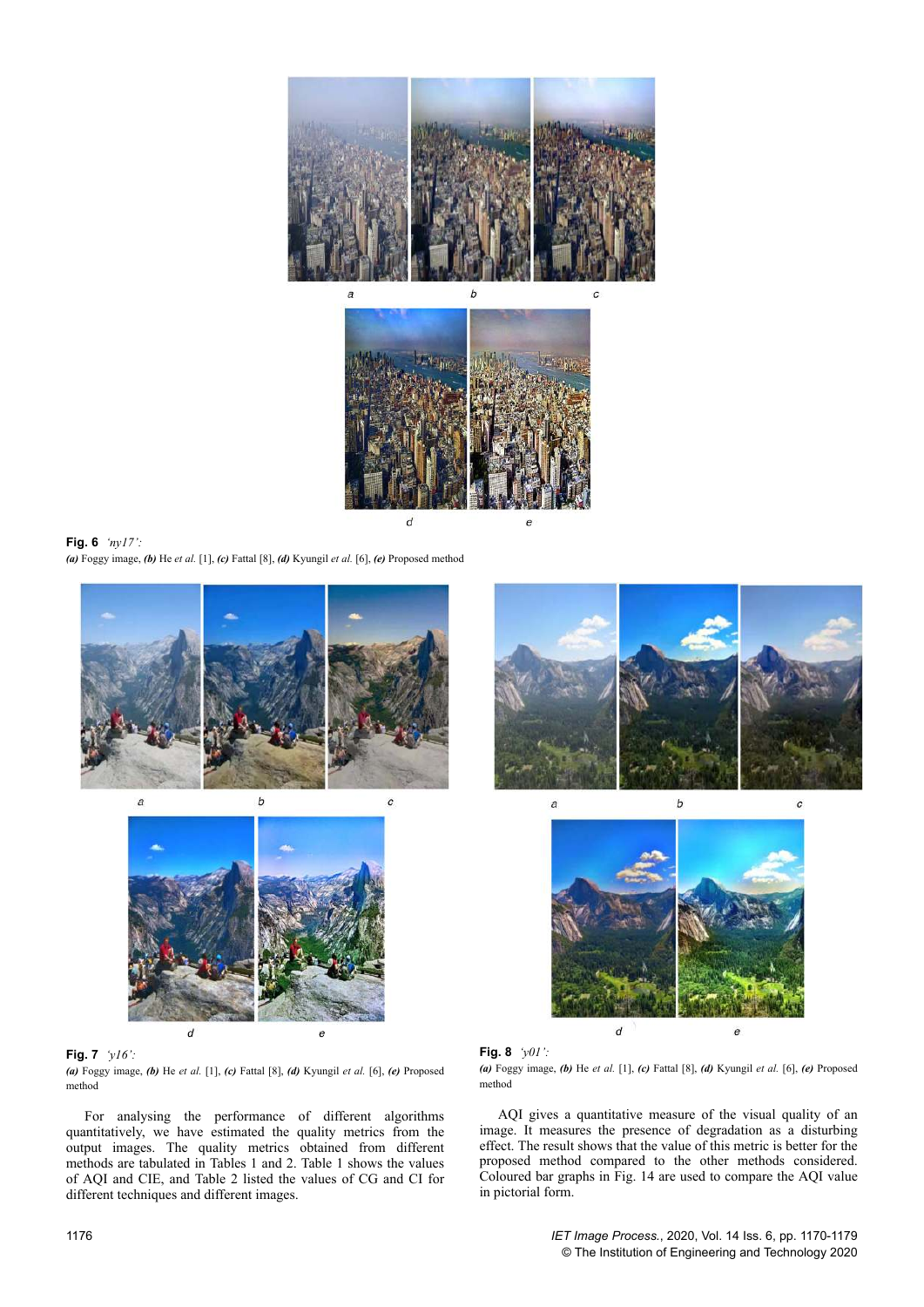



#### **Fig. 9** *'canon':*

*(a)* Foggy image, *(b)* He *et al.* [1], *(c)* Fattal [8], *(d)* Kyungil *et al.* [6], *(e)* Proposed method





# **Fig. 10** *'forest':*

*(a)* Foggy image, *(b)* He *et al.* [1], *(c)* Fattal [8], *(d)* Kyungil *et al.* [6], *(e)* Proposed method

CIE is used to find the information present in a colour image. It measures the randomness to characterise the image texture. By taking an image histogram at each of the grey levels, the CIE value is determined. More value of CIE is obtained for an image that has more textural information. Out of eight test images ('ny17', 'y01','y16', 'forest', 'canon', 'cliff', 'cones' and 'pumpkins'), we achieve better CIE for five images ('forest', 'canon', 'cliff',





## **Fig. 11** *'cliff':*

*(a)* Foggy image, *(b)* He *et al.* [1], *(c)* Fattal [8], *(d)* Kyungil *et al.* [6], *(e)* Proposed method





*(a)* Foggy image, *(b)* He *et al.* [1], *(c)* Fattal [8], *(d)* Kyungil *et al.* [6], *(e)* Proposed method

'cones' and 'pumpkins'). It is observed that the proposed algorithm gives lesser value for CIE for those test images which have large sky region. Three images (i.e. 'ny17', 'y01', and 'y16') have the sky region. Hence the value of CIE in the proposed method is lesser for these three images. Fog or haze and the sky region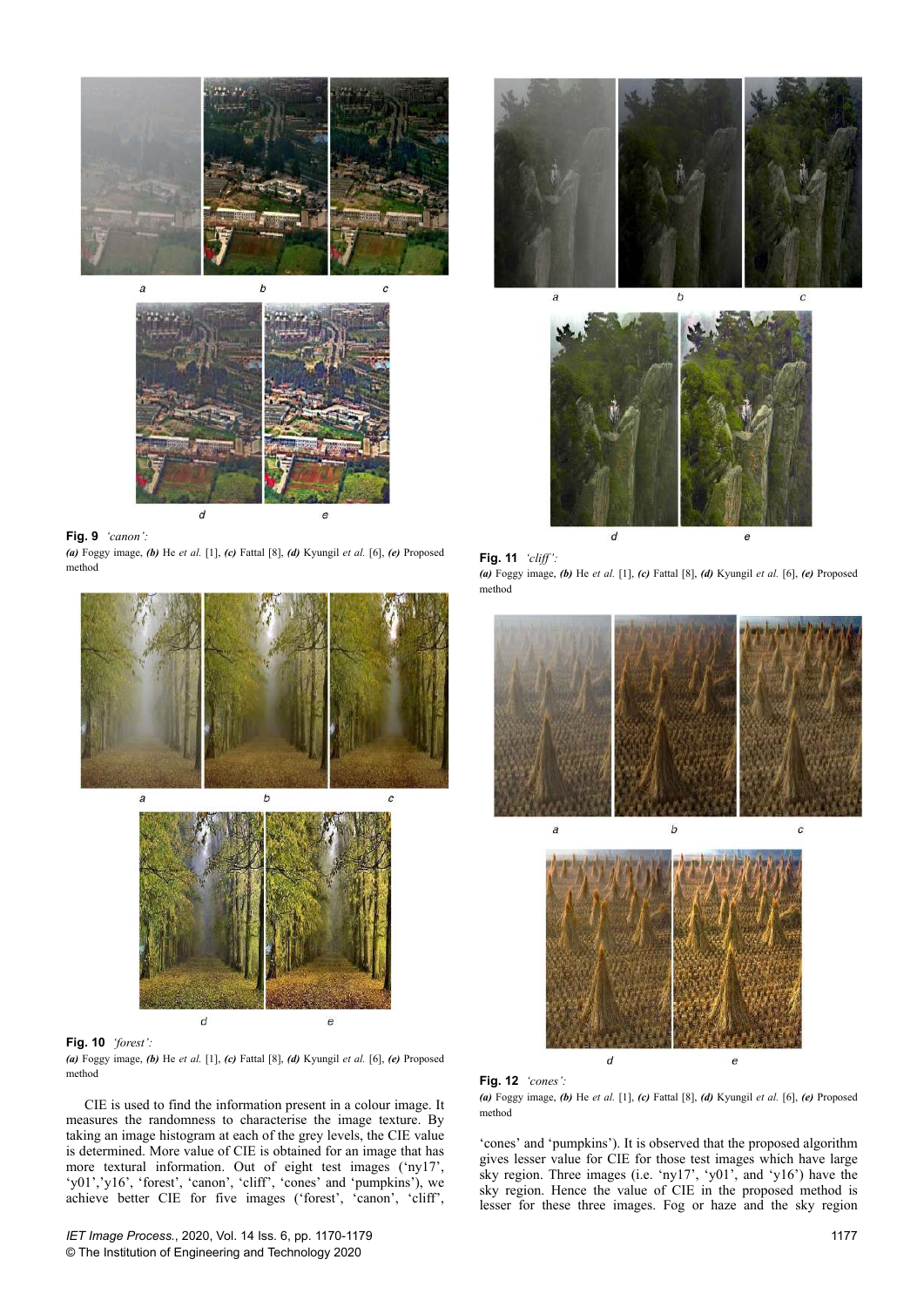

#### **Fig. 13** *'pumpkins':*

*(a)* Foggy image, *(b)* He *et al.* [1], *(c)* Fattal [8], *(d)* Kyungil *et al.* [6], *(e)* Proposed method

**Table 1** Comparison of AQI and CIE of different techniques

| Images    | <b>Methods</b>  |        |            |            |                    |            |                 |        |  |  |
|-----------|-----------------|--------|------------|------------|--------------------|------------|-----------------|--------|--|--|
|           | He et al. $[1]$ |        | Fattal [8] |            | Kyungil et al. [6] |            | Proposed method |        |  |  |
|           | AQI             | CIE    | AQI        | <b>CIE</b> | AQI                | <b>CIE</b> | AQI             | CIE    |  |  |
| ny17'     | 0.0769          | 7.8853 | 0.0715     | 7.6418     | 0.2093             | 7.617      | 0.2595          | 7.621  |  |  |
| y01'      | 0.0419          | 7.4384 | 0.0273     | 7.5883     | 0.1011             | 7.658      | 0.1643          | 7.4583 |  |  |
| y16'      | 0.0372          | 7.7625 | 0.0442     | 7.5922     | 0.0861             | 7.0822     | 0.1613          | 6.9293 |  |  |
| canon7    | 0.0679          | 5.1333 | 0.0871     | 6.3355     | 0.0982             | 6.9811     | 0.1374          | 7.6407 |  |  |
| forest'   | 0.0488          | 6.5888 | 0.0875     | 6.5321     | 0.1159             | 6.7325     | 0.204           | 6.7684 |  |  |
| cliff'    | 0.0502          | 6.242  | 0.0949     | 6.449      | 0.0952             | 6.651      | 0.1024          | 7.134  |  |  |
| cones'    | 0.0606          | 6.642  | 0.0557     | 6.712      | 0.1051             | 7.049      | 0.1556          | 7.16   |  |  |
| pumpkins' | 0.0651          | 6.769  | 0.0731     | 7.212      | 0.1223             | 6.561      | 0.165           | 7.331  |  |  |

**Table 2** Comparison of CG and CI of different techniques

| Images    | <b>Methods</b>  |        |            |        |                    |        |                 |        |  |  |
|-----------|-----------------|--------|------------|--------|--------------------|--------|-----------------|--------|--|--|
|           | He et al. $[1]$ |        | Fattal [8] |        | Kyungil et al. [6] |        | Proposed method |        |  |  |
|           | СG              | CI     | CG         | CI     | CG                 | CI     | СG              | СI     |  |  |
| ny17'     | 0.093           | 15.835 | 0.0808     | 22.201 | 0.173              | 16.902 | 0.179           | 26.075 |  |  |
| y01'      | 0.086           | 14.514 | 0.0389     | 21.444 | 0.141              | 35.994 | 0.145           | 38.461 |  |  |
| y16'      | 0.068           | 17.497 | 0.0215     | 17.49  | 0.149              | 27.521 | 0.152           | 28.472 |  |  |
| canon7    | 0.019           | 12.873 | 0.0217     | 18.013 | 0.135              | 14.462 | 0.147           | 19.374 |  |  |
| forest'   | 0.0312          | 15.776 | 0.0352     | 16.971 | 0.122              | 25.796 | 0.141           | 27.011 |  |  |
| cliff'    | 0.031           | 4.07   | 0.068      | 5.89   | 0.119              | 8.18   | 0.131           | 13.3   |  |  |
| cones'    | 0.039           | 10.85  | 0.081      | 10.88  | 0.121              | 15.34  | 0.147           | 18.2   |  |  |
| pumpkins' | 0.049           | 25.17  | 0.076      | 28.23  | 0.115              | 31.34  | 0.131           | 34.31  |  |  |

(without any object) of an image are contained in the lower frequency part of the transformed image. Since atmospheric light and the sky region appear quite similar, and the DCP is applied to the low-frequency part of the transformed image, the algorithm assumes the sky region as fog. The application of DCP to the lowfrequency components of the colour channels may create small artefacts in the sky region. The USM may also generate a small amount of false colours. These effects reduce the CIE value for the images, especially with the sky region in the proposed algorithm.

The value of the CG metric measures the visual quality in terms of contrast. The more the fog will be removed, the more the contrast will be achieved. Therefore, the higher value of the CG metric implies the better contrast and, consequently, the better the removal of fog. From the results, we see that the value of CG is

1178 *IET Image Process.*, 2020, Vol. 14 Iss. 6, pp. 1170-1179 © The Institution of Engineering and Technology 2020